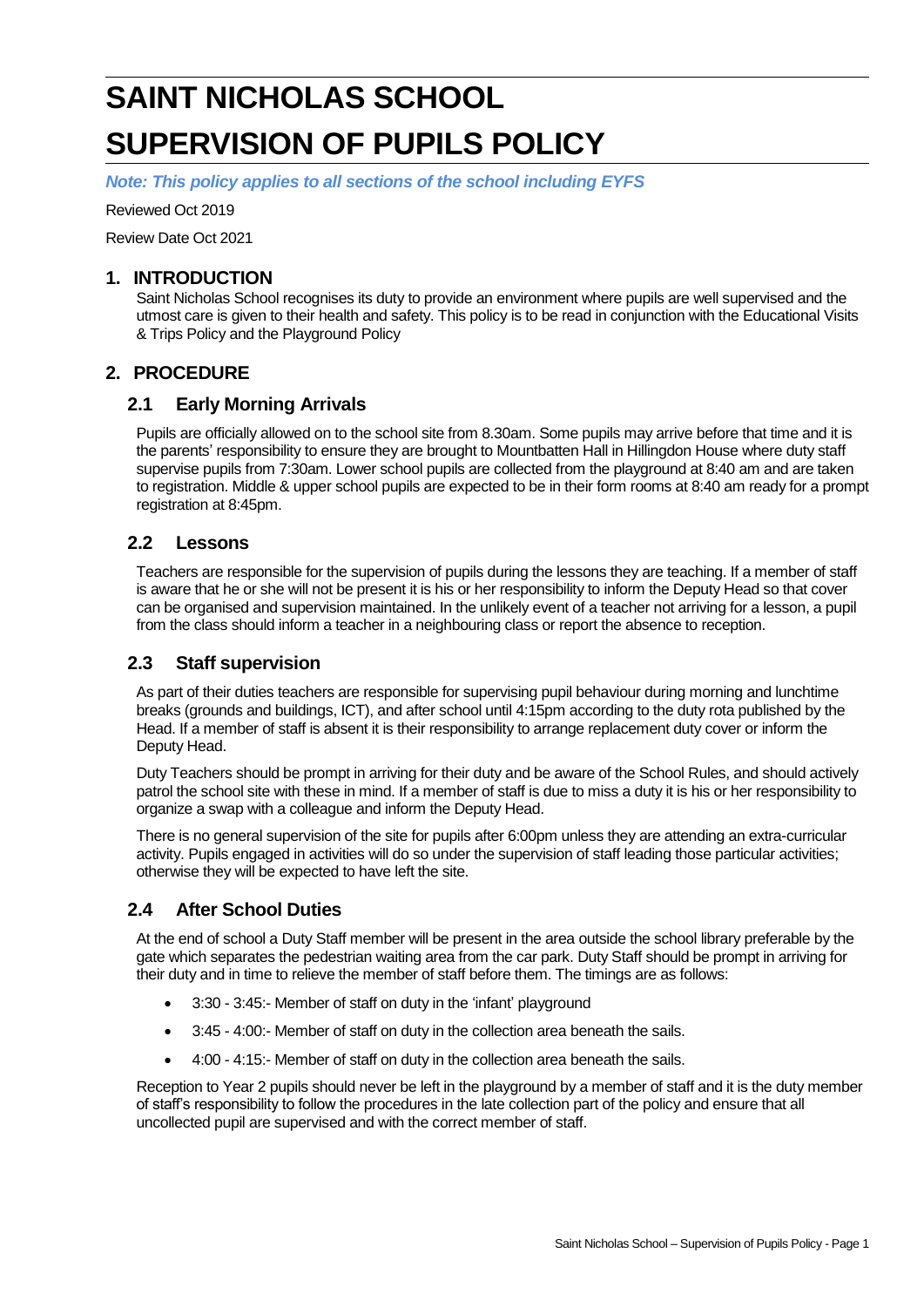# **2.5 Late Collection**

If a parent has been detained and is late to collect their child, the child should be taken to homework club by the relevant member of staff unless they have an older sibling. If they have an older sibling the pupil in question should be given to the next duty member of staff who can supervise until collection. The homework club staff will then contact the parents and the pupil will remain in homework club until the parents can collect. There is an additional charge for this service which will be added to the parents' bill at the end of the term.

Pupils who have not been collected from after-school care by 6pm are brought to the head or SLT member on duty.

## **2.6 Homework Club**

The school has an after-school club which runs from 3:30 - 6:00pm for reception to Year 2 pupils, a homework club for pupils in Years 3 to 8 which runs from 3:45 - 6:00pm and Study Plus for Years 9 to 11 which runs from 4:00 – 6:00pm. These operate from Monday to Friday and have an additional cost with the exception of Study plus which is free of charge.

#### **2.7 Clubs and Activities**

It is the responsibility of teachers and visiting instructors to ensure that pupils are well supervised during and after their club or activity. Members of staff leading these clubs should make sure that all pupils are collected and to contact parents of those children not collected by 'phone.

If clubs or activities are cancelled pupils must be informed as early as possible so that they can make alternative arrangements.

### **2.8 Special Events**

Risk Assessments must be carried out for special events held on site, be signed by the organiser and all other staff directly involved, and be countersigned by the EVC.

All events held off site (educational visits) must have their own risk assessment in accordance with the Educational Visits Policy.

#### **2.9 Pupil supervision of other pupils**

Where older pupils (usually school prefects, or prefects with specific responsibilities, such as Library, ICT, music) have supervisory responsibility for younger pupils, there must always be a member of staff readily available and in overall charge.

#### **2.10 Remote supervision**

Members of staff supervising pupils from a remote situation are advised to use a school mobile and exchange mobile numbers with the pupils. Safeguarding good practice dictates that such pupil numbers are to be deleted from the mobile after the event.

#### **3. GETTING CHANGED FOR PE AND SCHOOL SPORT**

#### **3.1 Rationale**

It is acknowledged that being in a state of undress can cause some children to feel vulnerable, particularly those who have experienced abuse, and cause them to misunderstand or misinterpret the actions of an adult.

Changing for PE can cause anxiety for some pupils, can influence their perception of the subject and determine whether it is an enjoyable and positive experience. The concern caused by changing can influence a pupil's participation and lead to a variety of avoidance strategies.

For staff there can be confusion and/or worry about supervision and how it accords with safer working practice. There can be a tension between the need to ensure that bullying or teasing does not occur and the risk of being accused of acting inappropriately or even being perceived as someone who might pose a sexual risk to children.

#### **3.2 Principles**

The school will make adequate and sensitive arrangements for changing which take into account the needs of pupils from different religions, beliefs and cultural backgrounds.